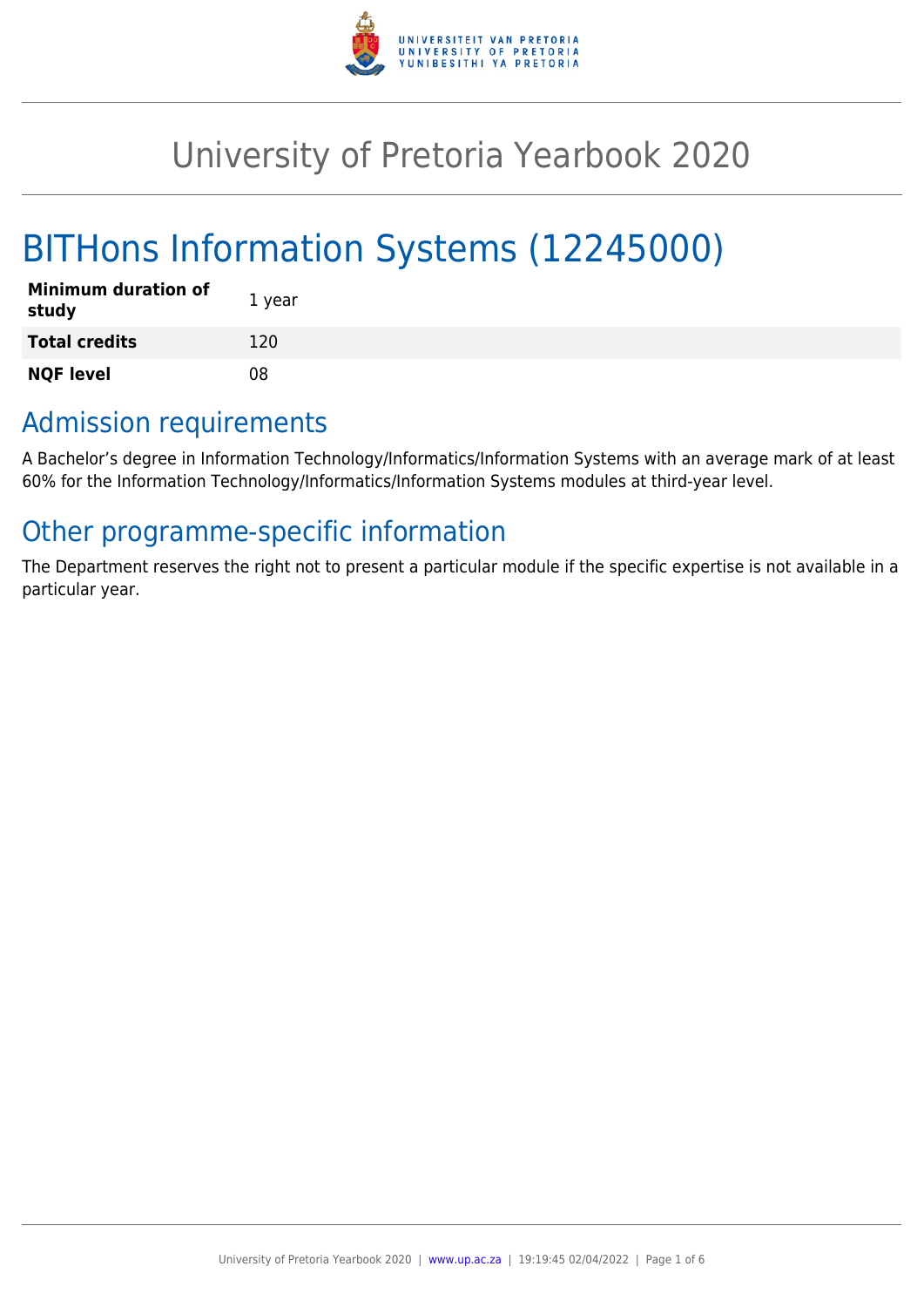

## Curriculum: Final year

**Minimum credits: 120**

### **Core modules**

#### **Research report 780 (INF 780)**

| <b>Module credits</b>         | 30.00                                                         |
|-------------------------------|---------------------------------------------------------------|
| <b>Contact time</b>           | 1 other contact session per week, 1 web-based period per week |
| Language of tuition           | Module is presented in English                                |
| <b>Department</b>             | <b>Informatics</b>                                            |
| <b>Period of presentation</b> | Year                                                          |
| <b>Module content</b>         |                                                               |

A research paper on a topic from the field of informatics.

### **Elective modules**

#### **Capita selecta 713 (INF 713)**

| <b>Module credits</b>         | 15.00                                            |
|-------------------------------|--------------------------------------------------|
| <b>Prerequisites</b>          | No prerequisites.                                |
| <b>Contact time</b>           | 1 web-based period per week, 8 lectures per week |
| Language of tuition           | Module is presented in English                   |
| <b>Department</b>             | <b>Informatics</b>                               |
| <b>Period of presentation</b> | Semester 1 or Semester 2                         |
|                               |                                                  |

#### **Module content**

This module will be used to present special, relevant topics within the expertise of the department.

#### **Enterprise architecture 715 (INF 715)**

| <b>Module credits</b>         | 15.00                          |
|-------------------------------|--------------------------------|
| <b>Prerequisites</b>          | <b>INF 788</b>                 |
| <b>Contact time</b>           | 1 lecture per week             |
| Language of tuition           | Module is presented in English |
| <b>Department</b>             | <b>Informatics</b>             |
| <b>Period of presentation</b> | Semester 1 or Semester 2       |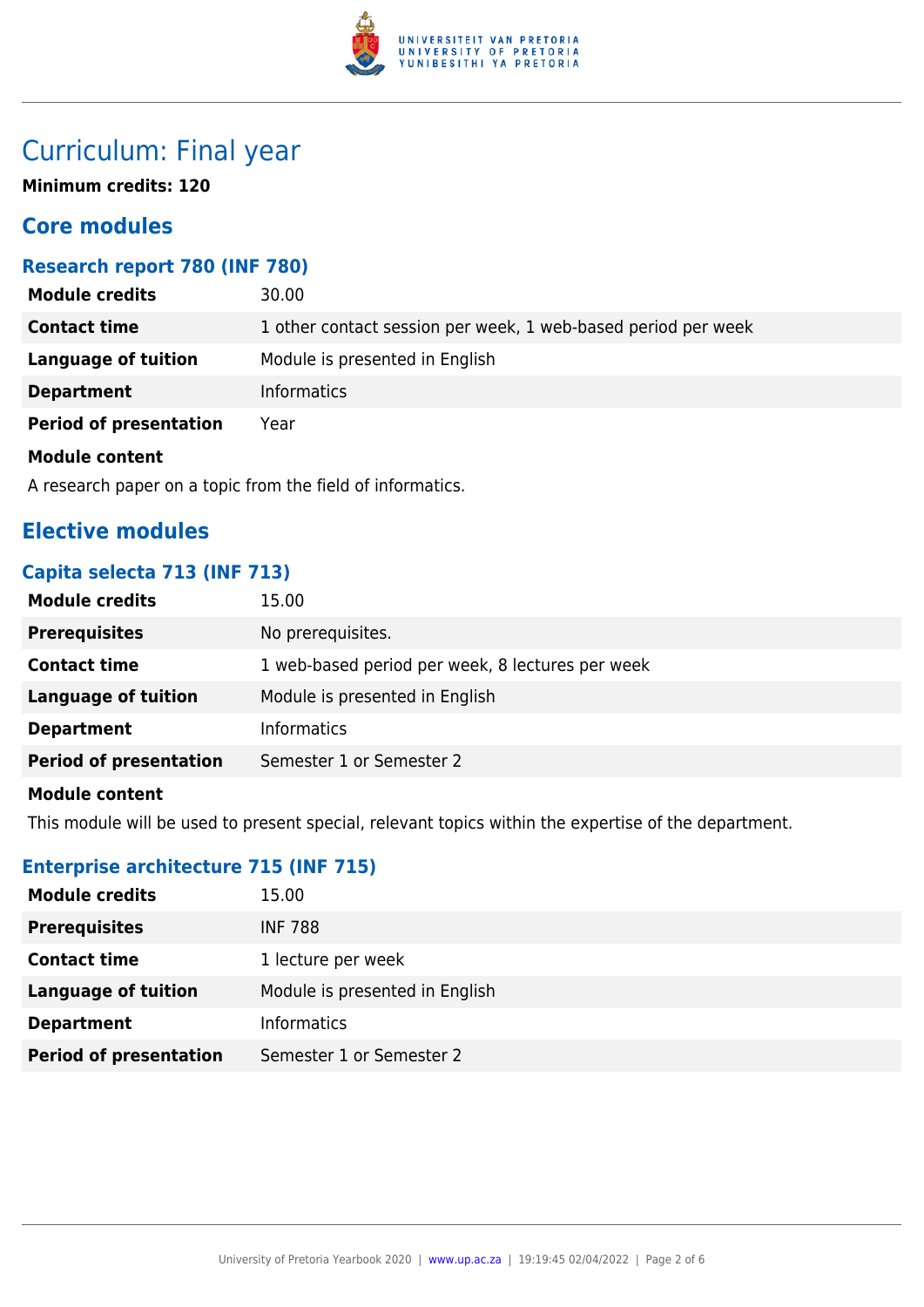

#### **Module content**

Enterprise Architecture (EA) involves comprehensive business frameworks that capture the complexity of modern organisations, providing a blue-print for co-ordinating and integrating all components of an organisation. The module will illustrate all the aspects of EA, discuss the need for EA as well as various frameworks, methods and techniques of EA.

#### **Capita selecta 716 (INF 716)**

| <b>Module credits</b>         | 15.00                          |
|-------------------------------|--------------------------------|
| <b>Prerequisites</b>          | No prerequisites.              |
| <b>Contact time</b>           | 1 lecture per week             |
| <b>Language of tuition</b>    | Module is presented in English |
| <b>Department</b>             | <b>Informatics</b>             |
| <b>Period of presentation</b> | Semester 1 or Semester 2       |
|                               |                                |

#### **Module content**

This module will be used to present special, relevant topics within the expertise of the department.

#### **Data warehousing 785 (INF 785)**

| <b>Module credits</b>         | 15.00                                                                                |
|-------------------------------|--------------------------------------------------------------------------------------|
| <b>Prerequisites</b>          | No prerequisites.                                                                    |
| <b>Contact time</b>           | 1 lecture per week, 1 other contact session per week, 1 web-based period per<br>week |
| <b>Language of tuition</b>    | Module is presented in English                                                       |
| <b>Department</b>             | <b>Informatics</b>                                                                   |
| <b>Period of presentation</b> | Semester 1 or Semester 2                                                             |
|                               |                                                                                      |

#### **Module content**

- Advanced database design
- Advanced database management
- Database architectures and languages
- Data warehousing and data marts
- Current trends

#### **Management of ICT projects 787 (INF 787)**

| <b>Module credits</b> | 15.00                                                                                |
|-----------------------|--------------------------------------------------------------------------------------|
| <b>Prerequisites</b>  | No prerequisites.                                                                    |
| <b>Contact time</b>   | 1 lecture per week, 1 other contact session per week, 1 web-based period per<br>week |
| Language of tuition   | Module is presented in English                                                       |
| <b>Department</b>     | <b>Informatics</b>                                                                   |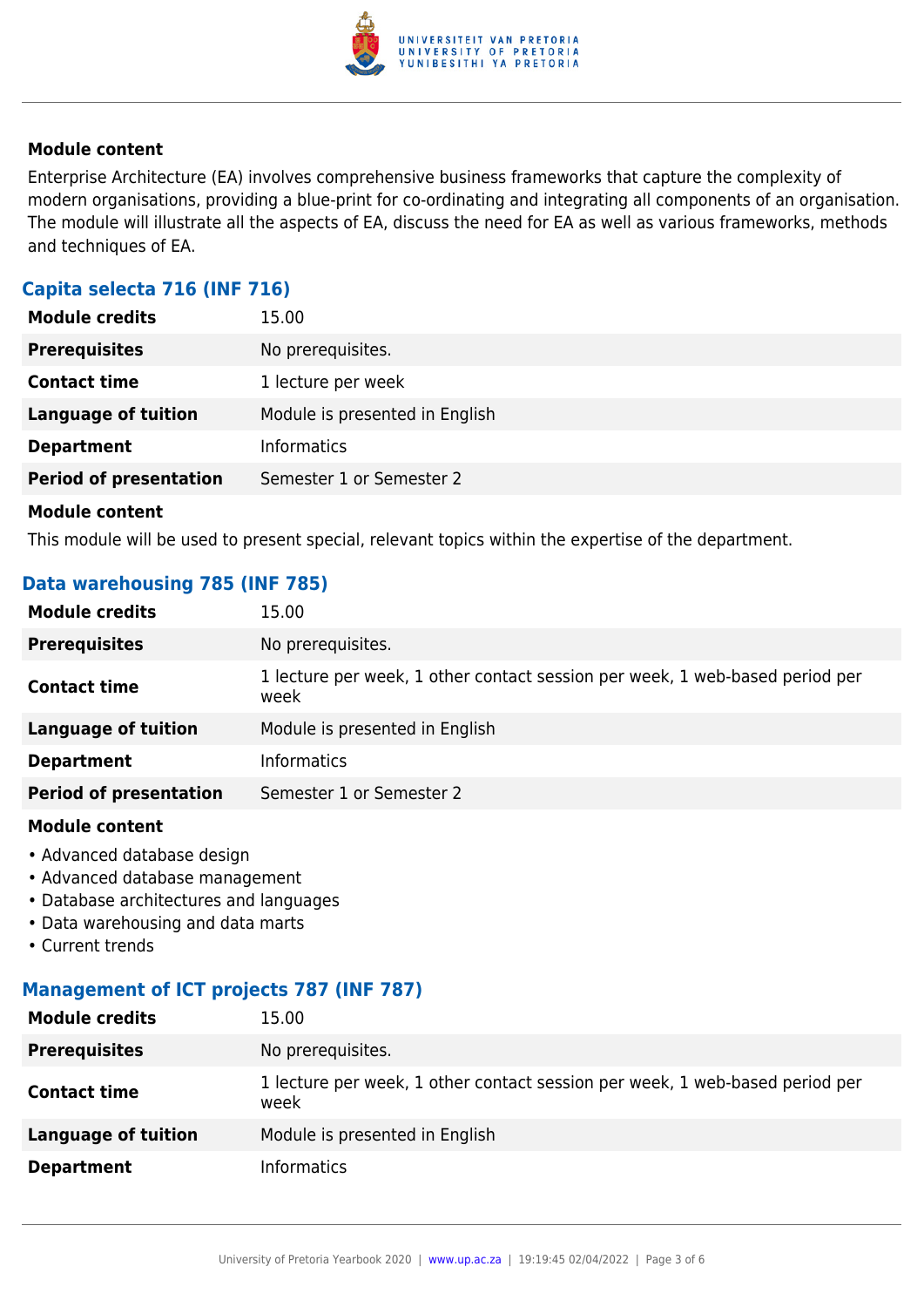

#### **Period of presentation** Semester 1 or Semester 2

#### **Module content**

Main emphasis will be on IS project management using a case study to get practical experience in project management.

#### **Information systems development 788 (INF 788)**

| <b>Module credits</b>         | 15.00                                           |
|-------------------------------|-------------------------------------------------|
| <b>Prerequisites</b>          | No prerequisites.                               |
| <b>Contact time</b>           | 1 lecture per week, 1 web-based period per week |
| Language of tuition           | Module is presented in English                  |
| <b>Department</b>             | Informatics                                     |
| <b>Period of presentation</b> | Semester 1 or Semester 2                        |
| <b>Module content</b>         |                                                 |

Study and evaluation of different systems development methodologies.

#### **Human-computer interaction 790 (INF 790)**

| <b>Module credits</b>             | 15.00                                           |
|-----------------------------------|-------------------------------------------------|
| <b>Prerequisites</b>              | No prerequisites.                               |
| <b>Contact time</b>               | 1 lecture per week, 1 web-based period per week |
| <b>Language of tuition</b>        | Module is presented in English                  |
| <b>Department</b>                 | <b>Informatics</b>                              |
| <b>Period of presentation</b>     | Semester 1 or Semester 2                        |
| اللمتم والمتحدث والمتاريخ المتعار |                                                 |

#### **Module content**

This module will be used to present special, relevant topics within the expertise of the department.

#### **Applied data science 791 (INF 791)**

| <b>Module credits</b>         | 15.00                                                                                |
|-------------------------------|--------------------------------------------------------------------------------------|
| <b>Prerequisites</b>          | No prerequisites.                                                                    |
| <b>Contact time</b>           | 1 lecture per week, 1 other contact session per week, 1 web-based period per<br>week |
| <b>Language of tuition</b>    | Module is presented in English                                                       |
| <b>Department</b>             | <b>Informatics</b>                                                                   |
| <b>Period of presentation</b> | Semester 1 or Semester 2                                                             |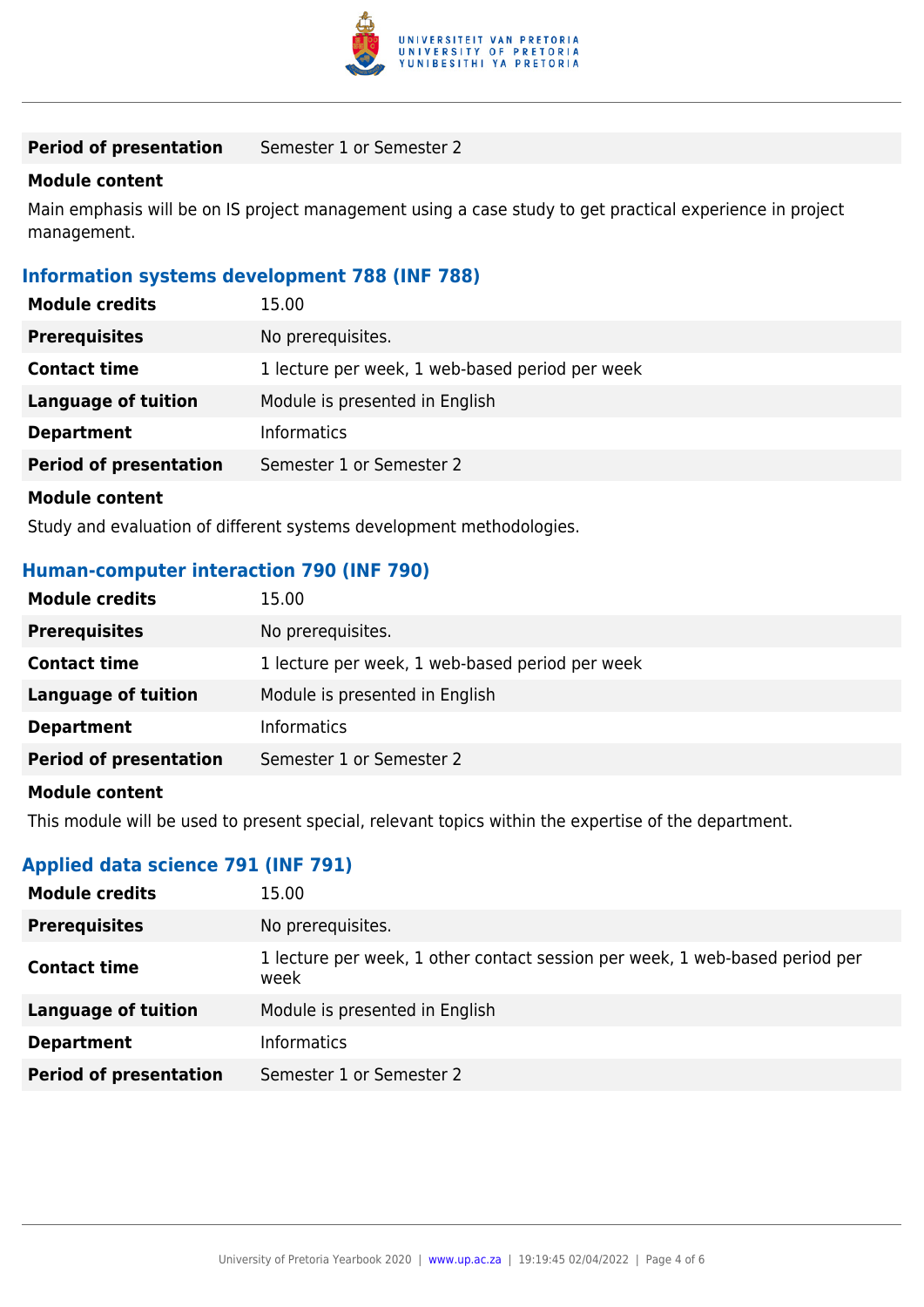

#### **Module content**

In this information age a lot of data is captured every day and recorded in databases, but the wealth of this data is kept locked in the databases because relatively little mining is performed on this data. This module introduces you to data mining in terms of:

- The data mining process how do you mine data?
- The data mining techniques an overview of the data mining techniques that can be used;
- Practical data mining experience a practical project mining real industry data to find unknown patterns; and
- Product overviews product demonstrations by data mining vendors.

#### **Management of information systems 794 (INF 794)**

| <b>Module credits</b>         | 15.00                                           |
|-------------------------------|-------------------------------------------------|
| <b>Prerequisites</b>          | No prerequisites.                               |
| <b>Contact time</b>           | 1 lecture per week, 1 web-based period per week |
| <b>Language of tuition</b>    | Module is presented in English                  |
| <b>Department</b>             | <b>Informatics</b>                              |
| <b>Period of presentation</b> | Semester 1 or Semester 2                        |
| Module content                |                                                 |

Business process management; ERP systems; IT trends.

#### **Information and communications technology law 780 (KUB 780)**

| <b>Module credits</b>         | 15.00                                       |
|-------------------------------|---------------------------------------------|
| <b>Service modules</b>        | Faculty of Economic and Management Sciences |
| <b>Prerequisites</b>          | KRG 110 or BER 210 or BER 310 or BER 410    |
| <b>Contact time</b>           | 1 lecture per week                          |
| <b>Language of tuition</b>    | Module is presented in English              |
| <b>Department</b>             | Mercantile Law                              |
| <b>Period of presentation</b> | Semester 1 or Semester 2                    |